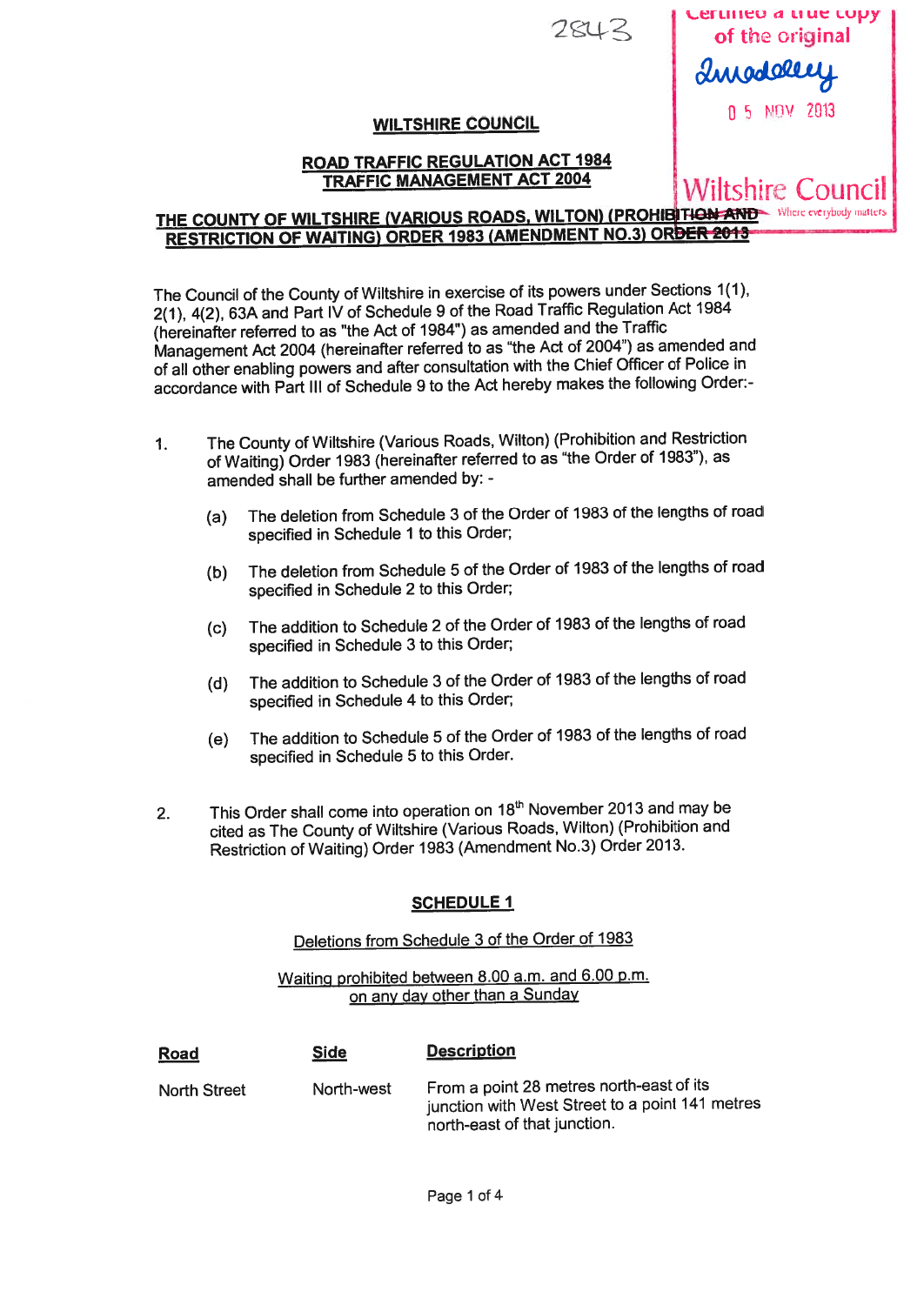# SCHEDULE<sub>2</sub>

# Deletions from Schedule 5 of the Order of 1983

### Waiting limited to one hour with return prohibited within one hour between 8.00 a.m. — 6.00 p.m. on any day other than Sunday

| <u>Road</u>         | <b>Side</b> | <b>Description</b>                                                                                                                    |
|---------------------|-------------|---------------------------------------------------------------------------------------------------------------------------------------|
| <b>North Street</b> | North-west  | From a point 141 metres north-east of its junction<br>with West Street to the south-western side of its<br>junction with Castle Lane. |

### SCHEDULE 3

# Additions to Schedule 2 of the Order of 1983

### Waiting prohibited at all times

| <b>Road</b>          | <b>Side</b> | <b>Description</b>                                                                                                                                                                                                                                             |
|----------------------|-------------|----------------------------------------------------------------------------------------------------------------------------------------------------------------------------------------------------------------------------------------------------------------|
| <b>Castle Lane</b>   | North-East  | The complete length                                                                                                                                                                                                                                            |
| <b>Castle Lane</b>   | South-West  | From its junction with North Street to a point 39<br>metres north-west of that junction                                                                                                                                                                        |
| Castle Lane          | South-West  | From a point 68 metres north-west of its junction<br>with North Street to its north western end                                                                                                                                                                |
| Shaftesbury<br>Road  | South       | From a point in line with boundary between Nos.<br>1 & 2 Shashton Court to a point 10 metres west<br>of the centerline of the access to Shashton Court                                                                                                         |
| Water<br>Ditchampton | <b>Both</b> | From a point in line with the boundary between<br>No. 46 Water Ditchampton and Grovely Riding<br>School to a point 23 metres north-west of a point<br>in line with the centreline of the access to Nos.<br>43 & 45 Water Ditchampton                           |
| Water<br>Ditchampton | North-East  | From a point 8 metres north-west of a point in<br>line with the boundary between No.4 Water<br>Ditchampton and the Electricity Sub Station to a<br>point 2 metres north-west of a point in line with<br>the boundary between Nos. 14 & 16 Water<br>Ditchampton |
| Water<br>Ditchampton | South-West  | From a point 7 metres south-east of its junction<br>with Victoria Road to a point 7 metres north-west<br>of that junction                                                                                                                                      |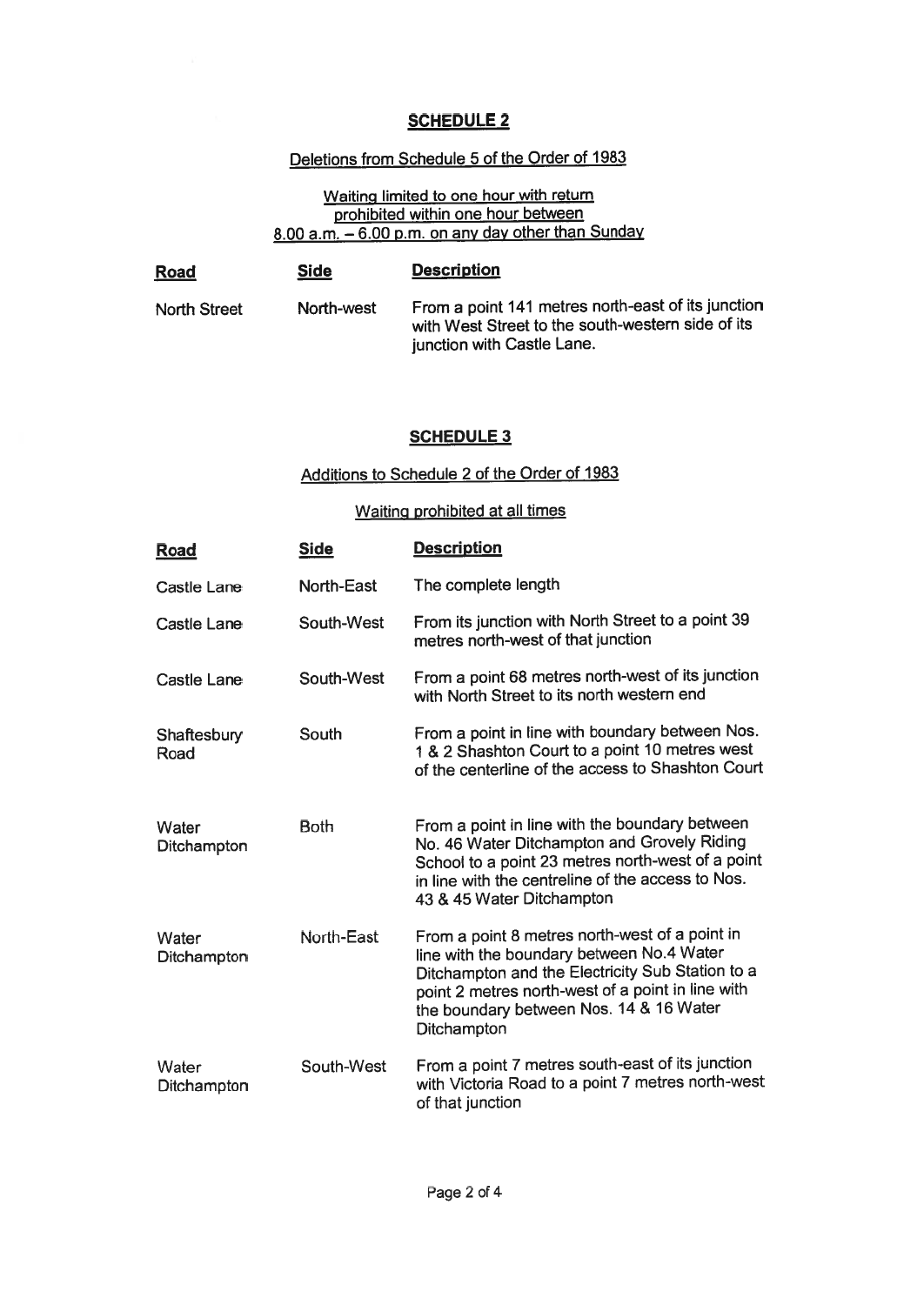| <b>Wishford Road</b> | North-East | From a point 10 metres south-east of its south-<br>eastern junction with the access to the rear of<br>Nos. 1 - 71 Wishford Road to a point 10 metres<br>north-west of that junction |
|----------------------|------------|-------------------------------------------------------------------------------------------------------------------------------------------------------------------------------------|
| <b>Wishford Road</b> | North-East | From a point 10 metres south-east of its north-<br>western junction with the access to the rear of<br>Nos. 1 - 71 Wishford Road to a point 10 metres<br>north-west of that junction |

# SCHEDULE 4

# Additions to Schedule 3 of the Order of 1983

### Waiting prohibited between 8.00 a.m. and 6.00 p.m. on any day other than <sup>a</sup> Sunday

| <b>Road</b>         | <b>Side</b> | <b>Description</b>                                                                                                                                                                                                               |
|---------------------|-------------|----------------------------------------------------------------------------------------------------------------------------------------------------------------------------------------------------------------------------------|
| <b>North Street</b> | North-West  | From a point 28 metres north-east of its junction<br>with West Street to a point in line with the boundary<br>between Nos. 5 and 7 North Street.                                                                                 |
| <b>North Street</b> | North-West  | From a point in line with the boundary between Nos.<br>15 and 17 North Street to a point in line with the<br>boundary between Nos. 2 and 4 North Street.                                                                         |
| <b>North Street</b> | North-West  | From a point 11 metres north-east of a point in line<br>with the boundary between Nos. 19 and 21 North<br>Street to appoint 20 metres north-east of a point in<br>line with the boundary between Nos. 19 and 21<br>North Street. |

# SCHEDULE 5

Addition to Schedule 5 of the Order of 1983

### Waiting limited to one hour with return prohibited within one hour between 8.00 a.m. — 6.00 p.m. on any day other than Sunday

| <b>Road</b>  | <b>Side</b> | <b>Description</b>                                                                                                                                   |
|--------------|-------------|------------------------------------------------------------------------------------------------------------------------------------------------------|
| North Street | North-west  | From a point in line with the boundary between Nos.<br>5 & 7 North Street to a point in line with the<br>boundary between Nos. 15 & 17 North Street. |